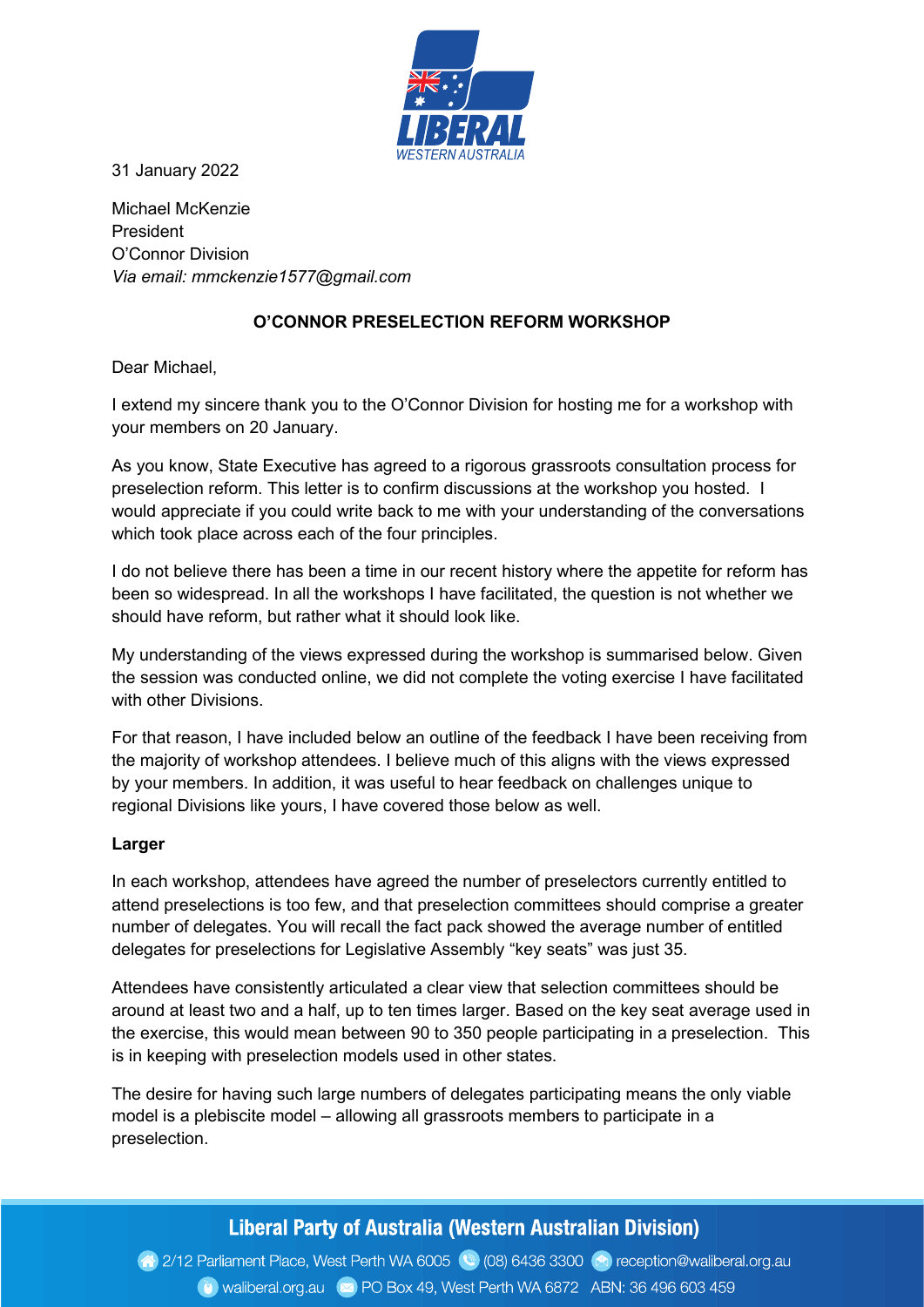For example, O'Connor Division has 13 active branches. To continue the delegate system and reach the desired number of preselectors, each branch would need to elect between 7- 26 delegates, which is unworkable given an average branch typically comprises ~10 members. Instead, the whole membership of the Division should be enfranchised.

For the O'Connor Division, I also make two further observations.

- A plebiscite model would enfranchise all of your members, not just those in active branches. There are 52 branches in the O'Connor Division, 13 of which are not suspended. Under the current model, only those which are not in suspension can send delegates to a preselection. A plebiscite model, like that being trialed at the moment, has no regard for the status of the branch, rather it just looks at the members within a Division.
- There needs to be more work done to enable participation under a pleniscite model in an area as geographically large as the O'Connor Division. The Party must look at ways we can engage members in the process, in a way that doesn't skew the result towards how many people in a major regional center who turn up to vote. For example, virtual preselections or postal ballots could be used in regional seats.

In addition, I asked you how the O'Connor Division have meetings at the moment. You said that a weekend of events is usually built around an AGM. The same concept could apply to a regional plebiscite with careful planning.

#### Local

All workshop attendees so far have agreed that the current proportion of local delegates attending key seat pre-selections was too low. You will recall the fact pack showed only ~58% of delegates in most key seat preselections were locals who lived and worked in the electorate.

The vast majority of attendees agree preselections should comprise at least 75% local delegates, and as high as 100% as is the case in Tasmania. There is generally a relatively even distribution in each workshop between these two options.

Further, there has been considerable discussion over the definition of what should constitute a "local delegate". Attendees often strongly make the case that the definition of local should only enfranchise those delegates who are on the electoral roll at a residential address within the electorate where the pre-selection is being conducted.

This view has received strong support on the basis that adopting a looser definition of "local" could result in the signing-up of members who live outside the electorate, with those "outside" members having a disproportionate influence over preselections.

This has implications for those members of the Division who are not on the electoral roll within the boundaries of O'Connor Division, namely those who live in:

- The electorate, but by virtue of lacking Australian citizenship, are not on the electoral roll
- Another area, but choose to be members of O'Connor Division because they:
	- Wish to contribute where they are a member because of historical links to that community or their support for the candidate or MP
	- Joined O'Connor Division or one of its branches because those constituent bodies are particularly active, whereas the bodies where they live are less active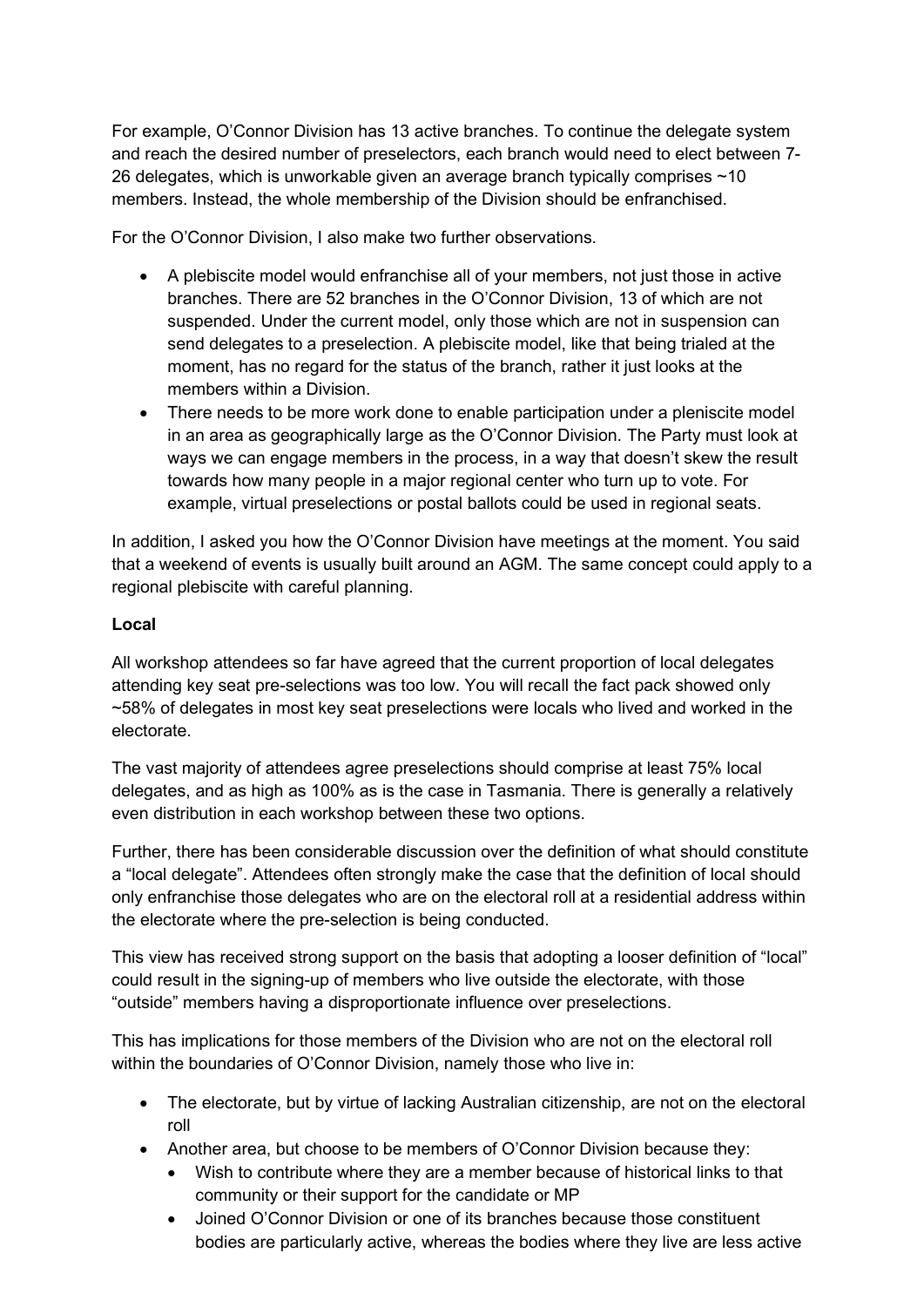Have strong friendships with other members of O'Connor Division, and want to associate with them

I appreciate the views put by your members that highlighted this as a significant issue which must be addressed for regional Divisions.

I would be grateful if you could discuss these issues further with you members, and clarify with me their views on how local should be defined, and if there is a way we should be enfranchising those with historical links to regional Divisions.

### Simpler

All workshop attendees favor a simpler preselection system that was easy to administer.

There are three ways to achieve this though a plebiscite model.

- Constituting selection committees comprising only local delegates, with no additional delegates from outside the electorate or the centre (e.g. no State Council delegates), who must be on the electoral roll.
- A mixture of local and central delegates closer to the current practice of having a mix of local delegates and then layering on central delegates from State Council.
- The same system as that directly above, but adding in additional eligibility criteria such as having to be a member of the Party or branch for a period of time, and that local delegates must be on the electoral roll.

I am not of the opinion so far, that either model would impact the willingness of attendees to support reform, as long as the criteria outlined in the "larger" and "local" sections were met.

### Better Vetting

Each workshop has made it clear that the current arrangements around candidate vetting are inadequate. Attendees accept that the WA Liberal Party must to codify its vetting processes, and were willing to look to other States for guidance on how to achieve this.

There are three schools of thought on how vetting could be improved:

- The largest group of workshop participants believed that a vetting committee should exist, and should provide advice to State Executive which could then stop an application from progressing.
- Another group slightly smaller group believe a vetting committee should provide advice directly to the relevant selection committee where the candidate has nominated.
- A third, but smaller, group believed the committee itself should be able to stop an application.

Despite these disparate schools of thought, I do not sense a particular model is preferred. It was useful to have several former candidates on the call, to provide their views and experiences of the vetting process.

### Other matters

In addition to the above, the below views have been consistently raised in other workshops. I offer no opinion on these points, but ask that you consider them in the response from your Division given they continue to be a topic of discussion.